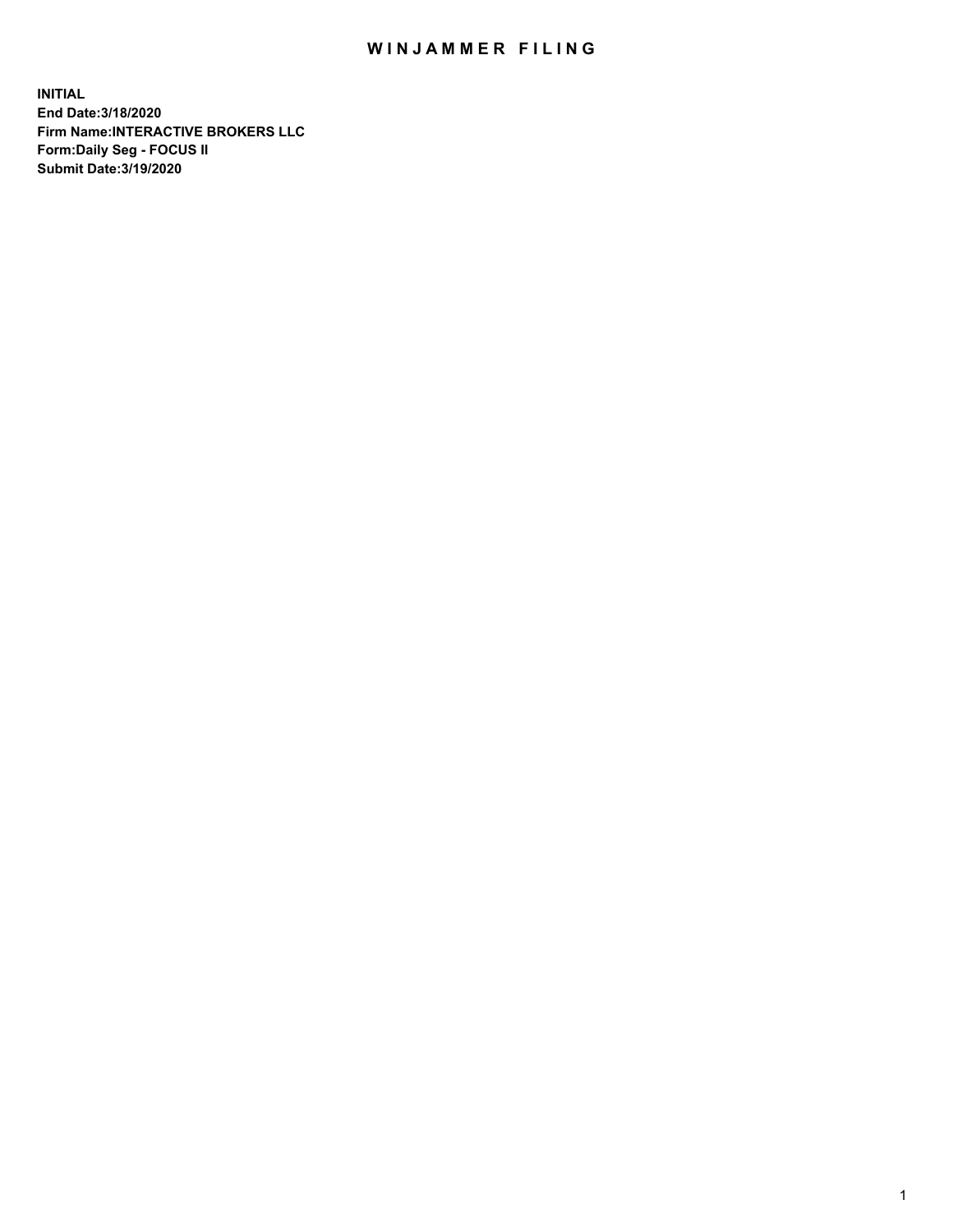**INITIAL End Date:3/18/2020 Firm Name:INTERACTIVE BROKERS LLC Form:Daily Seg - FOCUS II Submit Date:3/19/2020 Daily Segregation - Cover Page**

| Name of Company                                                                                                                                                                                                                                                                                                               | <b>INTERACTIVE BROKERS LLC</b>                                                                  |
|-------------------------------------------------------------------------------------------------------------------------------------------------------------------------------------------------------------------------------------------------------------------------------------------------------------------------------|-------------------------------------------------------------------------------------------------|
| <b>Contact Name</b>                                                                                                                                                                                                                                                                                                           | <b>James Menicucci</b>                                                                          |
| <b>Contact Phone Number</b>                                                                                                                                                                                                                                                                                                   | 203-618-8085                                                                                    |
| <b>Contact Email Address</b>                                                                                                                                                                                                                                                                                                  | jmenicucci@interactivebrokers.c<br>om                                                           |
| FCM's Customer Segregated Funds Residual Interest Target (choose one):<br>a. Minimum dollar amount: ; or<br>b. Minimum percentage of customer segregated funds required:% ; or<br>c. Dollar amount range between: and; or<br>d. Percentage range of customer segregated funds required between:% and%.                        | $\overline{\mathbf{0}}$<br>$\overline{\mathbf{0}}$<br>155,000,000 245,000,000<br>0 <sub>0</sub> |
| FCM's Customer Secured Amount Funds Residual Interest Target (choose one):<br>a. Minimum dollar amount: ; or<br>b. Minimum percentage of customer secured funds required:%; or<br>c. Dollar amount range between: and; or<br>d. Percentage range of customer secured funds required between:% and%.                           | $\overline{\mathbf{0}}$<br>$\pmb{0}$<br>80,000,000 120,000,000<br>0 <sub>0</sub>                |
| FCM's Cleared Swaps Customer Collateral Residual Interest Target (choose one):<br>a. Minimum dollar amount: ; or<br>b. Minimum percentage of cleared swaps customer collateral required:%; or<br>c. Dollar amount range between: and; or<br>d. Percentage range of cleared swaps customer collateral required between:% and%. | $\overline{\mathbf{0}}$<br><u>0</u><br>0 <sub>0</sub><br>00                                     |

Attach supporting documents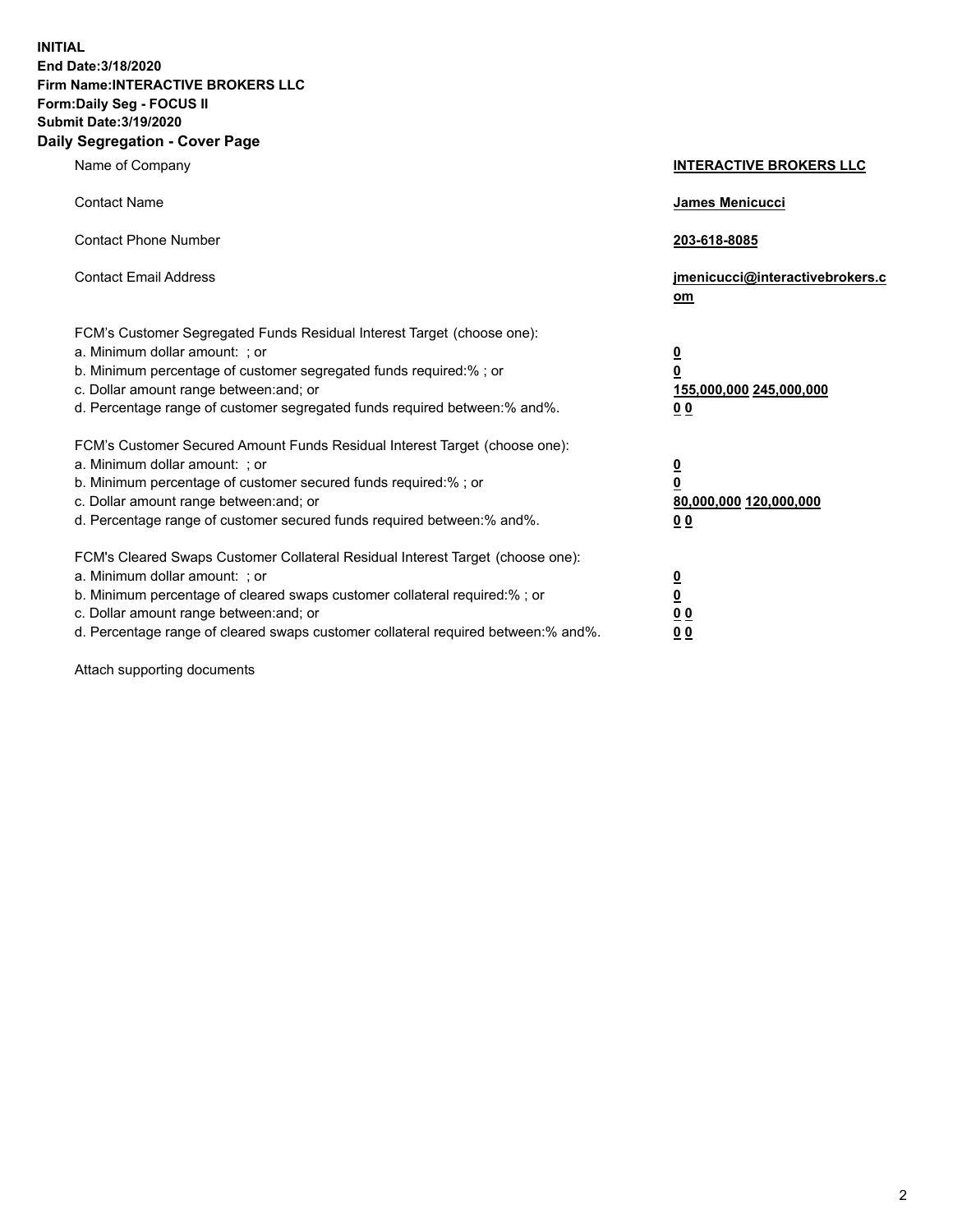**INITIAL End Date:3/18/2020 Firm Name:INTERACTIVE BROKERS LLC Form:Daily Seg - FOCUS II Submit Date:3/19/2020 Daily Segregation - Secured Amounts**

|     | Dany Ocgregation - Oceanea Anioante                                                                        |                                           |
|-----|------------------------------------------------------------------------------------------------------------|-------------------------------------------|
|     | Foreign Futures and Foreign Options Secured Amounts                                                        |                                           |
|     | Amount required to be set aside pursuant to law, rule or regulation of a foreign                           | $0$ [7305]                                |
|     | government or a rule of a self-regulatory organization authorized thereunder                               |                                           |
| 1.  | Net ledger balance - Foreign Futures and Foreign Option Trading - All Customers                            |                                           |
|     | A. Cash                                                                                                    | 504,386,540 [7315]                        |
|     | B. Securities (at market)                                                                                  | $0$ [7317]                                |
| 2.  | Net unrealized profit (loss) in open futures contracts traded on a foreign board of trade                  | 9,306,415 [7325]                          |
| 3.  | Exchange traded options                                                                                    |                                           |
|     | a. Market value of open option contracts purchased on a foreign board of trade                             | 118,985 [7335]                            |
|     | b. Market value of open contracts granted (sold) on a foreign board of trade                               | -283,285 [7337]                           |
| 4.  | Net equity (deficit) (add lines 1. 2. and 3.)                                                              | 513,528,655 [7345]                        |
| 5.  | Account liquidating to a deficit and account with a debit balances - gross amount                          | 10,859 [7351]                             |
|     | Less: amount offset by customer owned securities                                                           | 0 [7352] 10,859 [7354]                    |
| 6.  | Amount required to be set aside as the secured amount - Net Liquidating Equity                             | 513,539,514 [7355]                        |
|     | Method (add lines 4 and 5)                                                                                 |                                           |
| 7.  | Greater of amount required to be set aside pursuant to foreign jurisdiction (above) or line                | 513,539,514 [7360]                        |
|     | 6.                                                                                                         |                                           |
|     | FUNDS DEPOSITED IN SEPARATE REGULATION 30.7 ACCOUNTS                                                       |                                           |
| 1.  | Cash in banks                                                                                              |                                           |
|     | A. Banks located in the United States                                                                      | 86,403,543 [7500]                         |
|     | B. Other banks qualified under Regulation 30.7                                                             | 0 [7520] 86,403,543 [7530]                |
| 2.  | Securities                                                                                                 |                                           |
|     | A. In safekeeping with banks located in the United States                                                  | 448,745,288 [7540]                        |
|     | B. In safekeeping with other banks qualified under Regulation 30.7                                         | 0 [7560] 448,745,288 [7570]               |
| 3.  | Equities with registered futures commission merchants                                                      |                                           |
|     | A. Cash                                                                                                    | $0$ [7580]                                |
|     | <b>B.</b> Securities                                                                                       | $0$ [7590]                                |
|     | C. Unrealized gain (loss) on open futures contracts                                                        | $0$ [7600]                                |
|     | D. Value of long option contracts                                                                          | $0$ [7610]                                |
|     | E. Value of short option contracts                                                                         | 0 [7615] 0 [7620]                         |
| 4.  | Amounts held by clearing organizations of foreign boards of trade                                          |                                           |
|     | A. Cash                                                                                                    | $0$ [7640]                                |
|     | <b>B.</b> Securities                                                                                       | $0$ [7650]                                |
|     | C. Amount due to (from) clearing organization - daily variation                                            | $0$ [7660]                                |
|     | D. Value of long option contracts                                                                          | $0$ [7670]                                |
|     | E. Value of short option contracts                                                                         | 0 [7675] 0 [7680]                         |
| 5.  | Amounts held by members of foreign boards of trade                                                         |                                           |
|     | A. Cash                                                                                                    | 86,502,559 [7700]                         |
|     | <b>B.</b> Securities                                                                                       | $0$ [7710]                                |
|     | C. Unrealized gain (loss) on open futures contracts                                                        | 15,602,541 [7720]                         |
|     | D. Value of long option contracts                                                                          | 118,985 [7730]                            |
|     | E. Value of short option contracts                                                                         | <u>-283,285</u> [7735] 101,940,800 [7740] |
| 6.  | Amounts with other depositories designated by a foreign board of trade                                     | $0$ [7760]                                |
| 7.  | Segregated funds on hand                                                                                   | $0$ [7765]                                |
| 8.  | Total funds in separate section 30.7 accounts                                                              | 637,089,631 [7770]                        |
| 9.  | Excess (deficiency) Set Aside for Secured Amount (subtract line 7 Secured Statement<br>Page 1 from Line 8) | 123,550,117 [7380]                        |
| 10. | Management Target Amount for Excess funds in separate section 30.7 accounts                                | 80,000,000 [7780]                         |
| 11. | Excess (deficiency) funds in separate 30.7 accounts over (under) Management Target                         | 43,550,117 [7785]                         |
|     |                                                                                                            |                                           |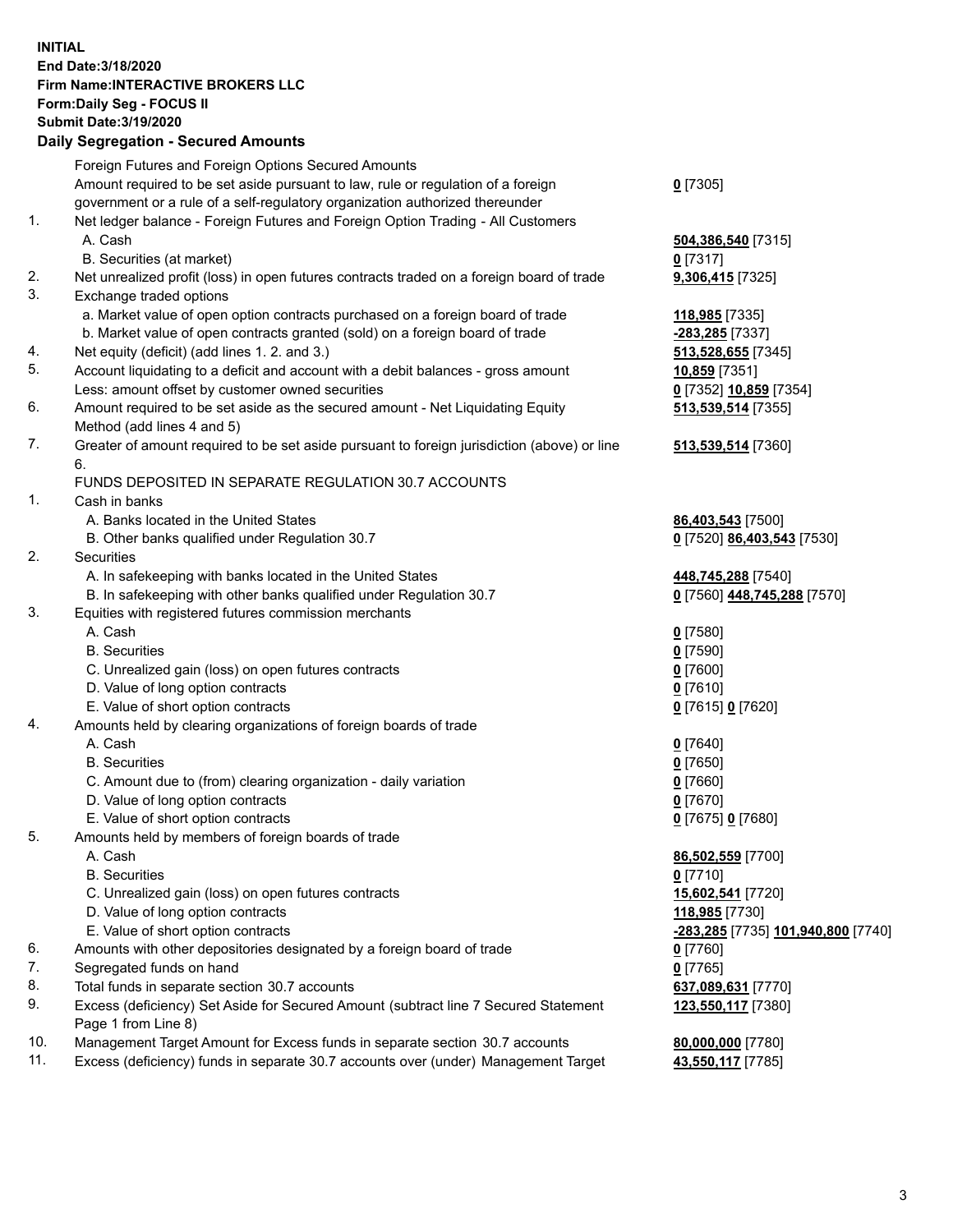**INITIAL End Date:3/18/2020 Firm Name:INTERACTIVE BROKERS LLC Form:Daily Seg - FOCUS II Submit Date:3/19/2020 Daily Segregation - Segregation Statement** SEGREGATION REQUIREMENTS(Section 4d(2) of the CEAct) 1. Net ledger balance A. Cash **5,381,661,822** [7010] B. Securities (at market) **0** [7020] 2. Net unrealized profit (loss) in open futures contracts traded on a contract market **-198,970,680** [7030] 3. Exchange traded options A. Add market value of open option contracts purchased on a contract market **859,575,835** [7032] B. Deduct market value of open option contracts granted (sold) on a contract market **-927,093,806** [7033] 4. Net equity (deficit) (add lines 1, 2 and 3) **5,115,173,171** [7040] 5. Accounts liquidating to a deficit and accounts with debit balances - gross amount **5,273,544** [7045] Less: amount offset by customer securities **0** [7047] **5,273,544** [7050] 6. Amount required to be segregated (add lines 4 and 5) **5,120,446,715** [7060] FUNDS IN SEGREGATED ACCOUNTS 7. Deposited in segregated funds bank accounts A. Cash **2,194,000,856** [7070] B. Securities representing investments of customers' funds (at market) **1,788,434,740** [7080] C. Securities held for particular customers or option customers in lieu of cash (at market) **0** [7090] 8. Margins on deposit with derivatives clearing organizations of contract markets A. Cash **6,479,204** [7100] B. Securities representing investments of customers' funds (at market) **1,489,669,670** [7110] C. Securities held for particular customers or option customers in lieu of cash (at market) **0** [7120] 9. Net settlement from (to) derivatives clearing organizations of contract markets **-65,945,643** [7130] 10. Exchange traded options A. Value of open long option contracts **875,776,362** [7132] B. Value of open short option contracts **-943,351,613** [7133] 11. Net equities with other FCMs A. Net liquidating equity **0** [7140] B. Securities representing investments of customers' funds (at market) **0** [7160] C. Securities held for particular customers or option customers in lieu of cash (at market) **0** [7170] 12. Segregated funds on hand **0** [7150] 13. Total amount in segregation (add lines 7 through 12) **5,345,063,576** [7180] 14. Excess (deficiency) funds in segregation (subtract line 6 from line 13) **224,616,861** [7190] 15. Management Target Amount for Excess funds in segregation **155,000,000** [7194] 16. Excess (deficiency) funds in segregation over (under) Management Target Amount **69,616,861** [7198]

Excess